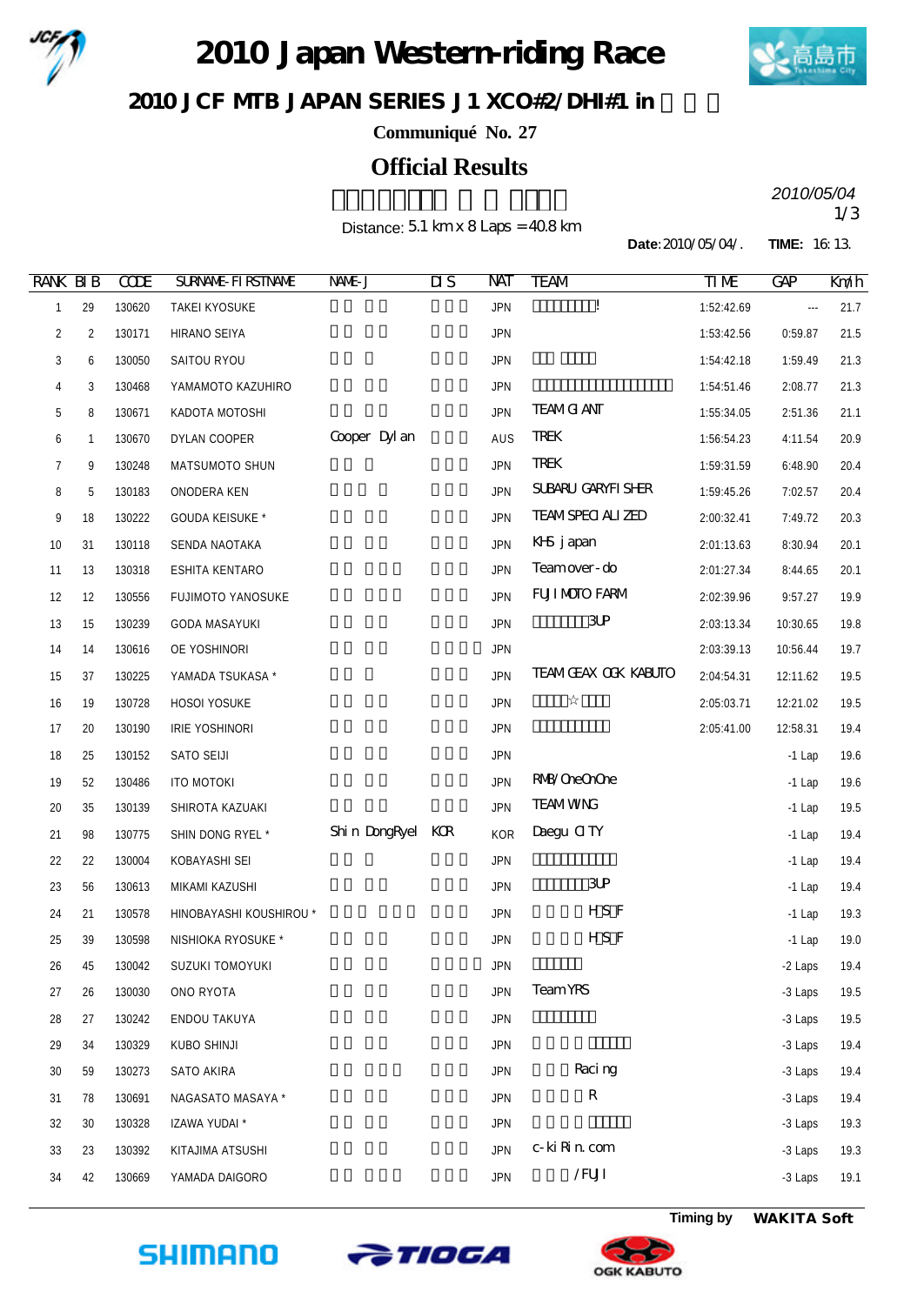

2010 Japan Western riding Race



JCF MIB JAPAN SERIES J1 XCO#2/DHI#1 in

**Communiqué No. 27**

## **Official Results**

2/3 *2010/05/04*

**Date:**2010/05/04/. **TIME:** 16:13.

| <b>RANK BIB</b> |    | <b>CCDE</b> | <b>SURVANE FIRSTIVANE</b> | NAME J | $\overline{\text{MS}}$ | NAT        | <b>TEAM</b>                   | TIME | <b>GAP</b> | Km/h |
|-----------------|----|-------------|---------------------------|--------|------------------------|------------|-------------------------------|------|------------|------|
| 35              | 16 | 130029      | OGASAWARA TAKAHIRO        |        |                        | <b>JPN</b> | <b>CGA STYLE COM</b>          |      | -3 Laps    | 19.0 |
| $36\,$          | 48 | 130548      | SUZUKI YOSHINORI          |        |                        | <b>JPN</b> |                               |      | -3 Laps    | 19.0 |
| 37              | 40 | 130412      | AZECHI TOSHIYA            |        |                        | <b>JPN</b> | e-Bridge VeLO                 |      | -3 Laps    | 19.0 |
| 38              | 57 | 130692      | NAGASATO SATOSHI          |        |                        | <b>JPN</b> | ${\bf R}$                     |      | -3 Laps    | 18.8 |
| 39              | 63 | 130340      | HASHIMOTO MASAKI          |        |                        | <b>JPN</b> |                               |      | -3 Laps    | 18.7 |
| 40              | 68 | 130818      | FURUSAKI JUN              |        |                        | <b>JPN</b> | Ϊ                             |      | -4 Laps    | 18.9 |
| 41              | 85 | 130338      | SHISHIBA SATOSHI          |        |                        | <b>JPN</b> | Verdad                        |      | -4 Laps    | 18.9 |
| 42              | 41 | 130114      | ODAJIMA TAKAHIRO          |        |                        | <b>JPN</b> | C ub SY-Nak                   |      | -4 Laps    | 18.9 |
| 43              | 80 | 130168      | ARIMOTO MASAHITO          |        |                        | <b>JPN</b> | <b>TeamAR</b>                 |      | -4 Laps    | 18.9 |
| 44              | 36 | 130330      | OONISHI KENICHIRO         |        |                        | <b>JPN</b> |                               |      | -4 Laps    | 18.9 |
| 45              | 24 | 130101      | YAMAGUCHI TAKANORI        |        |                        | <b>JPN</b> | TEAMENLESS/Pro Rid            |      | -4 Laps    | 18.8 |
| 46              | 90 | 130174      | <b>ITOU ATSUHIRO</b>      |        |                        | <b>JPN</b> |                               |      | -4 Laps    | 18.7 |
| 47              | 92 | 130333      | TAKAHASHI YUKI            |        |                        | <b>JPN</b> | <b>RMB</b>                    |      | -4 Laps    | 18.7 |
| 48              | 79 | 130251      | SAWADA YASUYUKI           |        |                        | <b>JPN</b> | <b>VOCA</b>                   |      | -4 Laps    | 18.7 |
| 49              | 49 | 130508      | KUNIYOSHI MASANORI        |        |                        | <b>JPN</b> | <b>BRIDER</b>                 |      | -4 Laps    | 18.7 |
| $50\,$          | 54 | 130347      | NIIMI NORIHIRO            |        |                        | <b>JPN</b> |                               |      | -4 Laps    | 18.7 |
| 51              | 91 | 130208      | KASHIWAZAKI YASUNORI      |        |                        | <b>JPN</b> | <b>TEA&amp;SHJ-CREAM</b>      |      | -4 Laps    | 18.7 |
| 52              | 82 | 130284      | <b>USHIRO YUYA</b>        |        |                        | <b>JPN</b> |                               |      | -4 Laps    | 18.6 |
| 53              | 81 | 130381      | SAKAI SHOGO               |        |                        | <b>JPN</b> | GKirin com                    |      | -4 Laps    | 18.4 |
| 54              | 50 | 130683      | TABATA RYO                |        |                        | <b>JPN</b> |                               |      | -4 Laps    | 18.4 |
| 55              | 96 | 130068      | OHASHI MASARU             |        |                        | <b>JPN</b> | Γ                             |      | -4 Laps    | 18.4 |
| 56              | 46 | 130065      | SUZUKI YOSHINORI          |        |                        | <b>JPN</b> | <b>VOCA</b>                   |      | -4 Laps    | 18.3 |
| 57              | 58 | 130611      | TADA NAOFUMI              |        |                        | <b>JPN</b> | <b>JFE</b>                    |      | -4 Laps    | 18.2 |
| 58              | 97 | 130565      | NISHIGAICHI YUJI          |        |                        | <b>JPN</b> |                               |      | -4 Laps    | 18.2 |
| 59              | 67 | 130513      | FUNAOKA HIROSHI           |        |                        | <b>JPN</b> | tacurino.net                  |      | -4 Laps    | 18.1 |
| 60              | 77 | 130327      | YOSHIZAWA HIROSHI         |        |                        | <b>JPN</b> |                               |      | -4 Laps    | 18.0 |
| 61              | 83 | 130552      | FUKUDA HIROO              |        |                        | <b>JPN</b> | <b>TEASSHI-CREAM</b>          |      | -5 Laps    | 18.0 |
| 62              | 94 | 130212      | TAKAHASHI MASASHI         |        |                        | <b>JPN</b> | ${\bf R}$                     |      | -5 Laps    | 18.0 |
| 63              | 84 | 130210      | OKUDA AKIHISA             |        |                        | <b>JPN</b> | <b>TEAMWC</b>                 |      | -5 Laps    | 17.9 |
| 64              | 75 | 130095      | SAWADA YUICHI             |        |                        | <b>JPN</b> |                               |      | -5 Laps    | 17.7 |
| 65              | 38 | 130825      | NAKAMA MORITARO           |        |                        | <b>JPN</b> |                               |      | -5 Laps    | 17.3 |
| 66              | 53 | 130312      | SUDO DAISUKE              |        |                        | <b>JPN</b> | <b>BOM UME</b><br><b>VOCA</b> |      | -5 Laps    | 16.1 |
| D.N.F.          | 72 | 130026      | AKATSUKA TAKESHI          |        |                        | <b>JPN</b> | M. Hase321                    |      |            |      |
| D.N.F.          | 71 | 130591      | NODA TAKUJI *             |        |                        | <b>JPN</b> | / $FUI$                       |      |            |      |